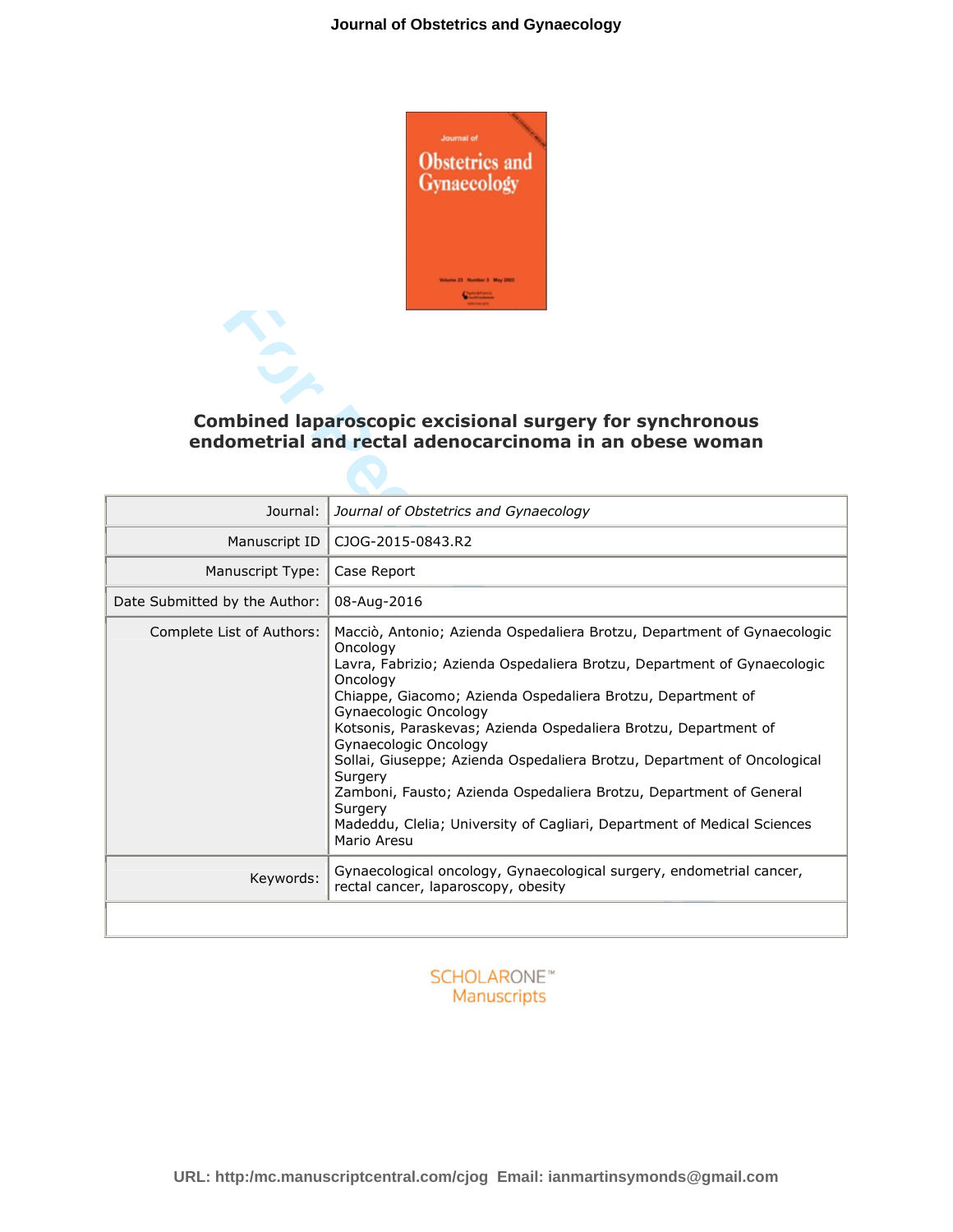# **Combined laparoscopic excisional surgery for synchronous endometrial and rectal adenocarcinoma in an obese woman**

Antonio Macciò<sup>1</sup>, Fabrizio Lavra<sup>1</sup>, Giacomo Chiappe<sup>1</sup>, Paraskevas Kotsonis<sup>1</sup>, Giuseppe Sollai<sup>2</sup>, Fausto Zamboni<sup>3</sup>, Clelia Madeddu<sup>4</sup>

<sup>1</sup> Department of Gynaecologic Oncology, Azienda Ospedaliera Brotzu, Cagliari, Italy

<sup>2</sup>Department of Oncological Surgery, Azienda Ospedaliera Brotzu, Cagliari, Italy

<sup>3</sup> Department of General Surgery, Azienda Ospedaliera Brotzu, Cagliari, Italy

<sup>4</sup>Department of Medical Sciences "Mario Aresu", University of Cagliari, Italy

## **Corresponding author:**

Antonio Macciò, MD Department of Gynaecologic Oncology A, Businco Hospital Via Jenner Cagliari Tel +390706095436 E-mail: [a.maccio@tin.it](mailto:a.maccio@tin.it)

**Keywords:** endometrial cancer, rectal cancer, laparoscopy, obesity,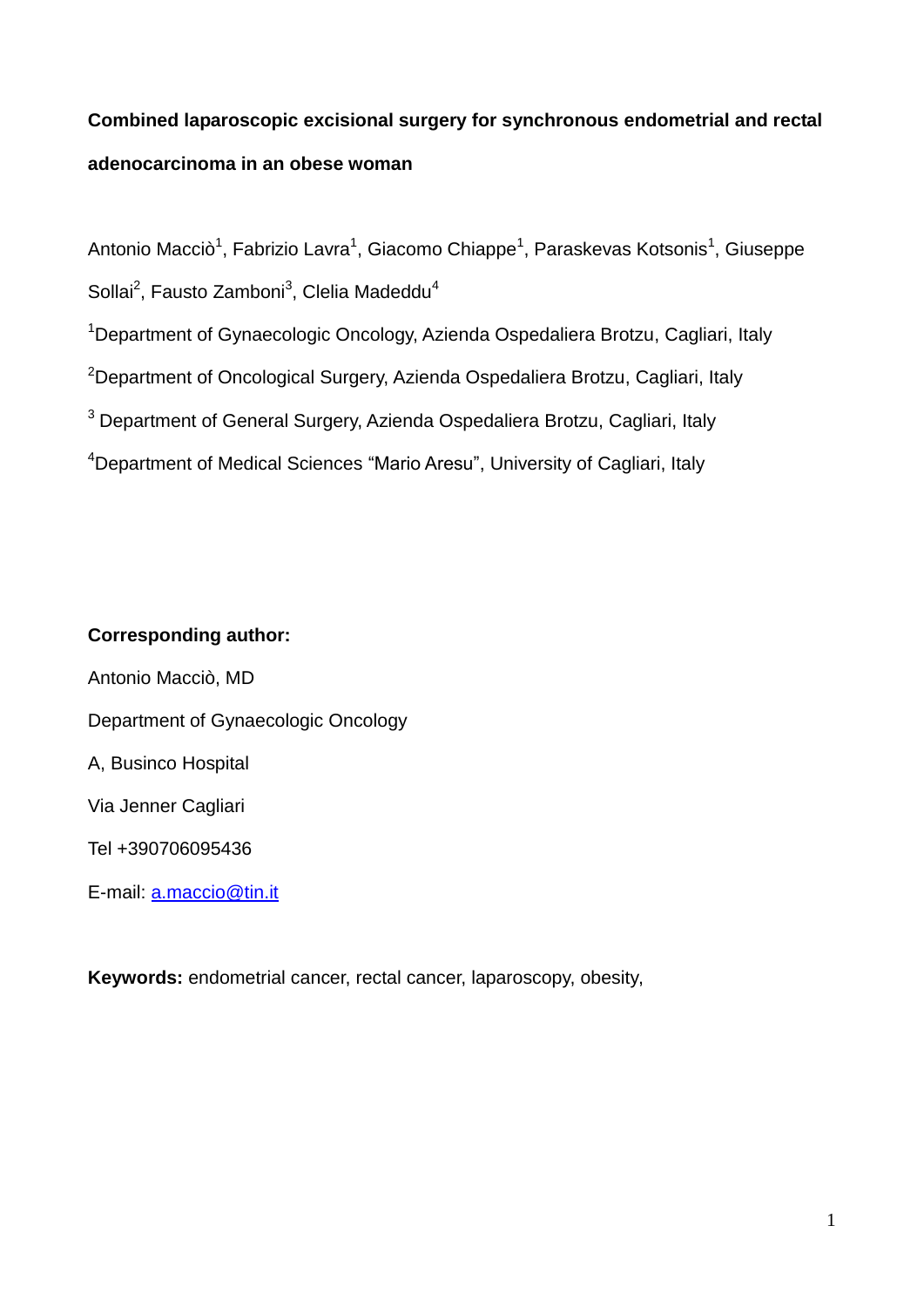#### **Introduction**

Endometrial cancer is the most common gynaecologic malignancy. Among all cancers, high body mass index (BMI) and obesity (defined as BMI >30 kg/m2) are associated with the incidence and mortality rate of endometrial cancer (Reeves et al.,2007). In a metaanalysis of 19 reviews and prospective studies, Renehan et al. (2008) found that a 5 kg/m<sup>2</sup> increase in BMI significantly raised a woman's risk of developing endometrial cancer by a factor of 1.6. Colorectal cancer is also related to obesity and has been shown to be associated with endometrial cancers. Up to 10% of cases involving both, colorectal and endometrial cancers, may be caused by hereditary non-polyposis colorectal cancer (HNPCC), but the association is more frequently related to obesity.

An exhaustive review of the literature suggests that a minimally invasive approach has several recognised advantages over laparotomy with comparable oncological long-term results (Rabinovich, 2015; Bissolati et al., 2016), and to date it represents the surgical option of choice for both endometrial and rectal carcinoma. Therefore, when colorectal and endometrial cancers are simultaneously diagnosed, laparoscopic resection may be considered as an option. The present paper reports the case of an obese woman with synchronous endometrial and rectal cancers who underwent a same-sitting laparoscopic resection.

#### **Case Report**

A 78-year-old woman (BMI, 32 kg/m<sup>2</sup>) was referred to the Department of Gynaecologic Oncology at A. Businco Hospital, Cagliari, for recurrent episodes of vaginal bleeding. The Department of Gynecologic Oncology is located in the A. Businco Hospital, which is the Regional Referral Center for Cancer diseases, and provides tertiary level of care for patients within the entire catchment area of the Sardinian Region, which include about 1,658,138 resident people. The patient medical history was unremarkable. Transvaginal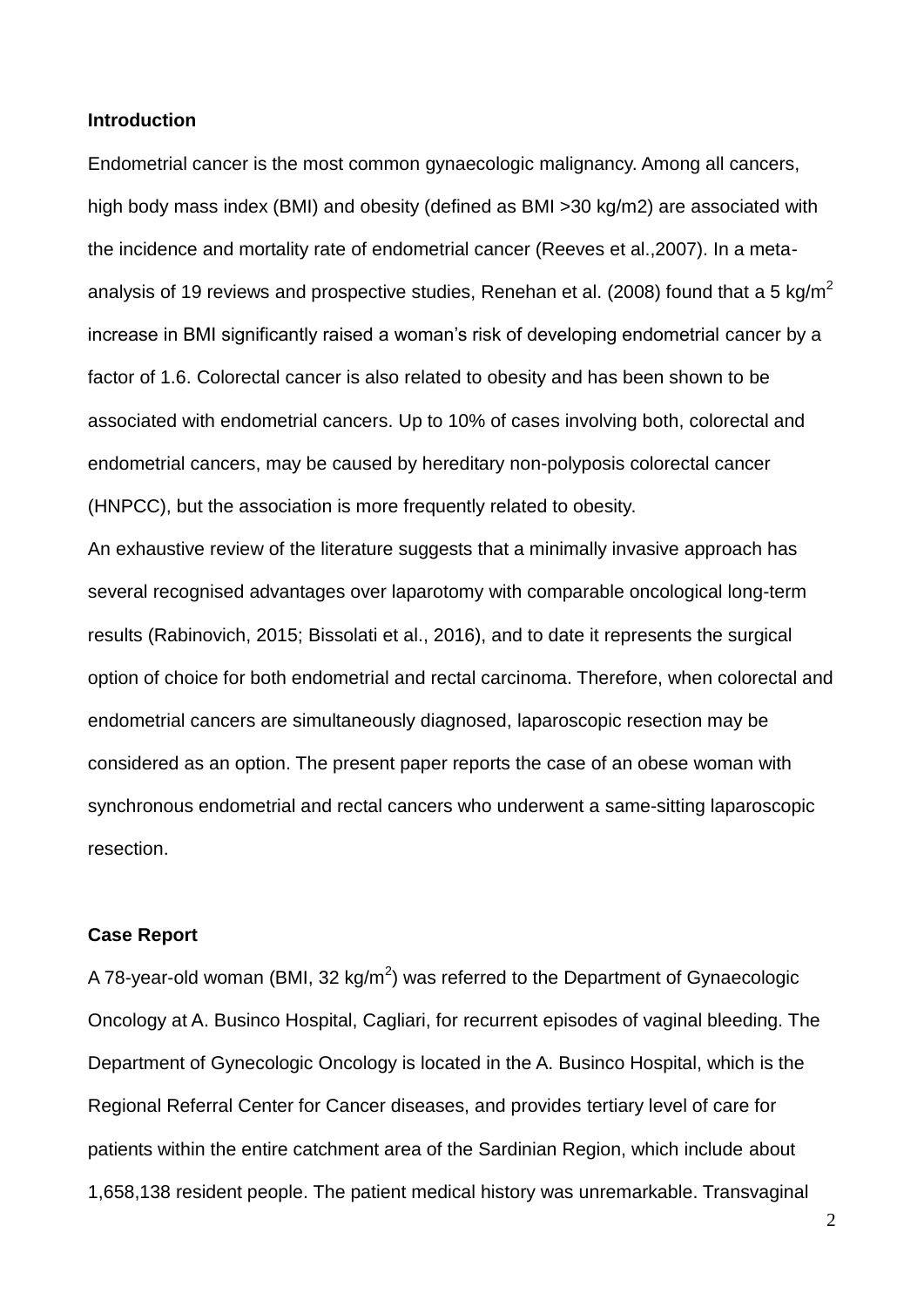ultrasonography revealed hyperechoic endometrium approximately 3 cm thick. Endometrial cancer (G1) was diagnosed based on subsequent hysteroscopy with endometrial biopsy. Magnetic resonance imaging confirmed the presence of a uterine mass (18  $\times$  28  $\times$  30 mm) with suspected myometrial invasion involving more than 50% of the entire thickness of the uterine wall. Rectal wall thickening was also identified, and rectal cancer was suspected. Positron emission tomography/computed tomography (PET/CT) showed abnormally high uptake in the uterus and distal rectum. No abnormal uptake was identified at other locations. Additionally, no evidence of lymph node involvement was noted. Colonoscopy revealed an ulcerated mass causing stenosis in the rectum, which histological examination of a biopsy specimen identified as rectal adenocarcinoma. The case was discussed at a multidisciplinary team meeting for patients with suspected or confirmed malignancy and a simultaneous surgical approach for endometrial and rectal cancer was considered indicated.

#### *Surgical procedure*

The patient provided written informed consent for the surgical procedure after approval by the local institutional review board. The surgical team included Gynaecologists from the Department of Gynaecologic Oncology and Colorectal Surgeons from the Department of Oncological Surgery at the "Azienda Ospedaliera Brotzu", Cagliari.

Combined laparoscopic resection was performed under general anaesthesia. A 12-mm port was placed with an open technique in the umbilicus, and, in agreement with the team of anaesthesiologists to allow an effective Trendelenburg position, a pneumoperitoneum was established and maintained throughout the surgery by insufflating the peritoneal cavity with carbon dioxide  $(CO_2)$ , at a pressure never exceeding 10 mmHg. Intra-abdominal visualization was achieved using a 10-mm, 0° telescope (Karl Storz, Tuttlingen, Germany). The technique involved placement of three additional trocars: a 12-mm trocar in the right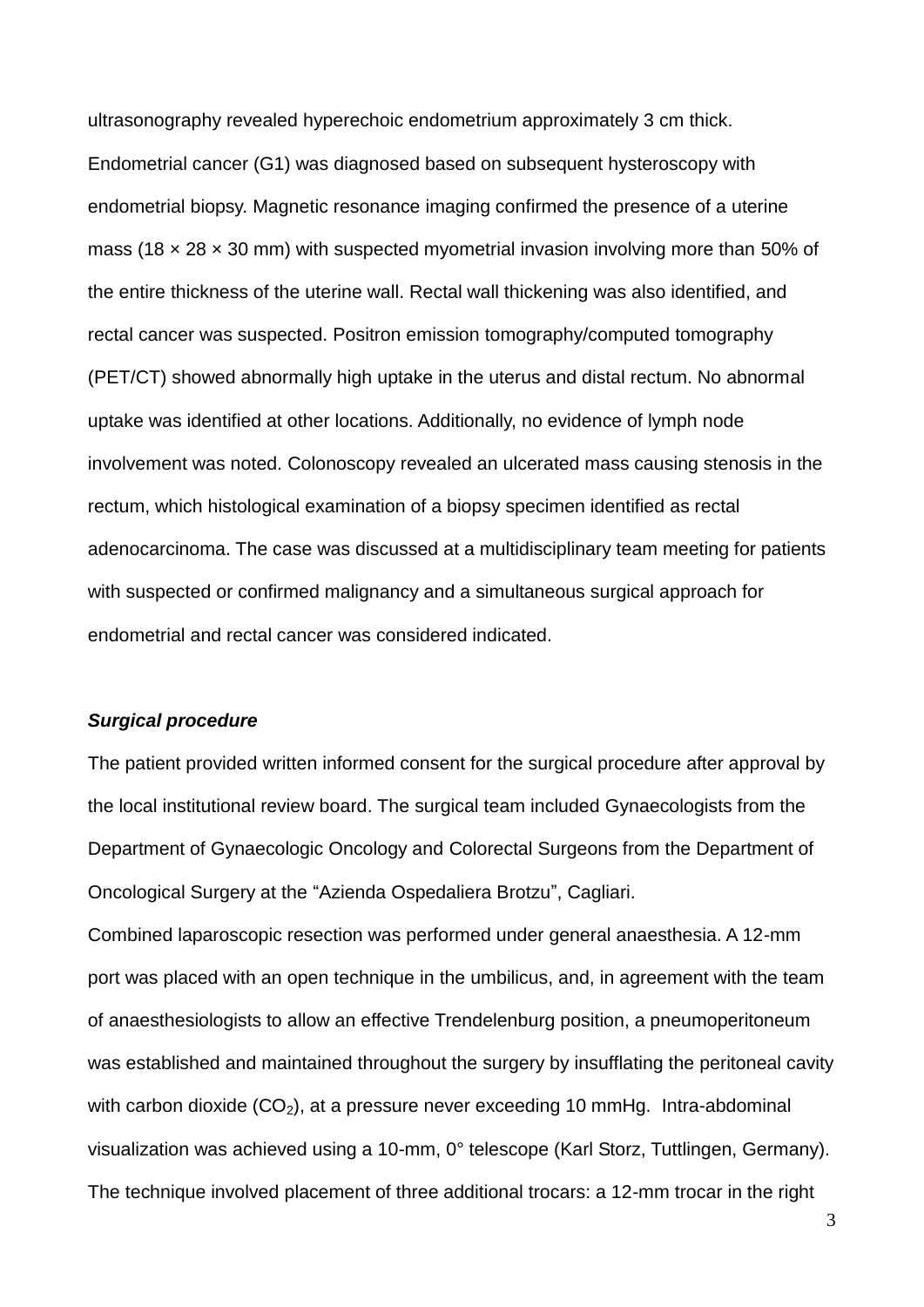lateral side, a 5-mm trocar in the suprapubic area between the umbilicus and pubic symphysis, and a 5-mm trocar in the left lateral side.

## *Hysterectomy and bilateral salpingo-oophorectomy*

Following coagulation of the fallopian tubes, an intrauterine manipulator was used. The round ligaments were coagulated and divided using the LigaSure<sup>TM</sup> system (Covidien, Minneapolis, Minnesota, USA) to allow entry into the retroperitoneal space. The LigaSureTM system was used for all times of throughout the surgery. The ureter was visualized and isolated up to the uterus, and haemostatic clips were positioned bilaterally at the origins of the uterine arteries. Then, the infundibulopelvic ligament was coagulated and sectioned. An adequate margin of the vagina was ensured before performing colpectomy with a monopolar scissor. After completion of colpectomy, a Foley catheter was placed into the vagina to avoid pneumoperitoneum loss. The vaginal cuff was then closed laparoscopically using a continuous absorbable suture. The uterus and adnexa were extracted through the vagina.

## *Low anterior rectal resection*

Following the avascular plane in front of Toldt's fascia and posterior to the mesocolon, the left mesocolon was completely mobilized to obtain a proximal colonic segment long enough for tension-free colorectal anastomosis at the pelvic floor level.

At the common iliac artery bifurcation, the medial mesenteric attachments were incised using a monopolar scissor, and the superior hypogastric nerve plexus was detected and retained. The pre-sacral space was entered, and total mesorectal excision was performed. Anterior traction on the rectum enabled sharp dissection in the rectosacral plane. Keeping the hypogastric nerves always in sight, the surgeon progressed inferiorly in a plane just anterior to the nerves. Dissection of the presacral space was accomplished from right to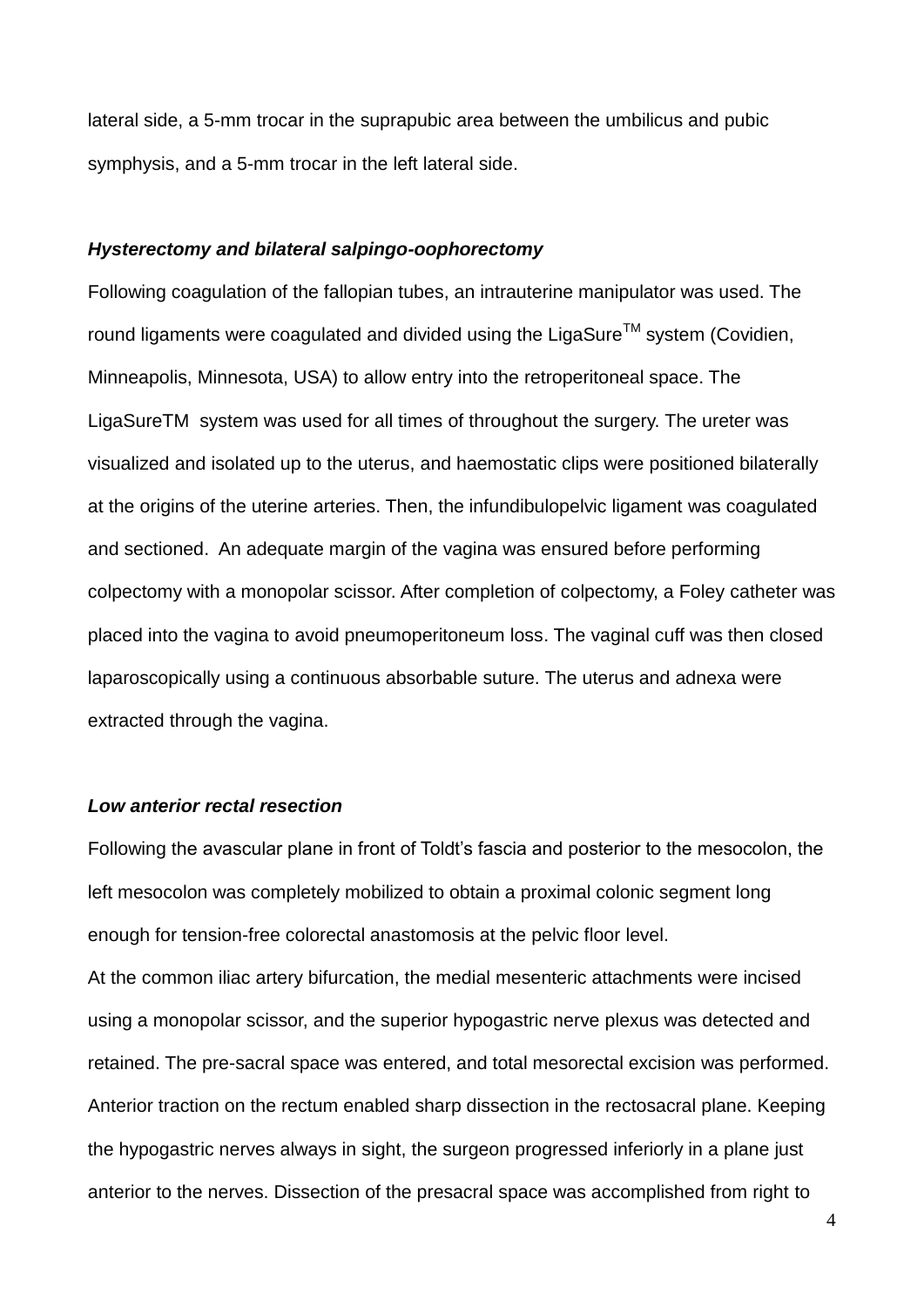left and proceeded distally into the pelvis to the level of the levator muscles. Proximal lymph node dissection was performed at the origin of the superior rectal artery. The superior rectal artery was dissected following the application of the Ligasure. The inferior margin of the piriformis was used to identify the emerging sacral nerves. The same plane was developed laterally to the right and left, one side at a time. Dissection of the anterior rectum began by exposing the Denonvilliers fascia with identification of the vaginal wall. Dissection continued distally to expose the levator ani muscle. An Endo GIA 30 mm reload stapler (Covidien) was inserted through the right lower quadrant port and used to transect the rectum. Moving the rectum-sigma outside the pelvis, a bilateral pelvic and lombo-aortic lymphadenectomy was then performed up to the inferior mesenteric artery. The proximal colon was then extracted through a Pfannestiel incision of about 5 cm. The excised rectum was exteriorized and examined for adequate margins. The frozen section of the rectal specimen showed clear surgical margins. The anvil of a size-29 circular stapler (Ethicon, Cincinnati, USA) was inserted and fixed to the colon with a size 0 polypropylene pursestring suture. The proximal colon was returned to the abdomen, followed by closure of the abdominal wall and re-establishment of the pneumoperitoneum. The circular stapler was then inserted into the rectum and carefully advanced to the apex of the rectal stump, and the anastomosis was closed. The anastomosis was tested by distending the rectum with air using a bulb syringe. After the fascial closure using 0 vicryl sutures with a fascia closure device, the skin was closed with 4-0 vicryl subcutaneous suture.

No vascular or visceral injury occurred during surgery. Additionally, no perioperative complications were noted. The estimated blood loss was 100 mL, and the operation time was 400 min. No wound hematoma, wound infection, or delayed bleeding was observed postoperatively. The patient was discharged from the hospital on postoperative day 9 in good condition. On definitive histological examination, the uterus showed a moderately differentiated endometrioid adenocarcinoma with squamocellular components infiltrating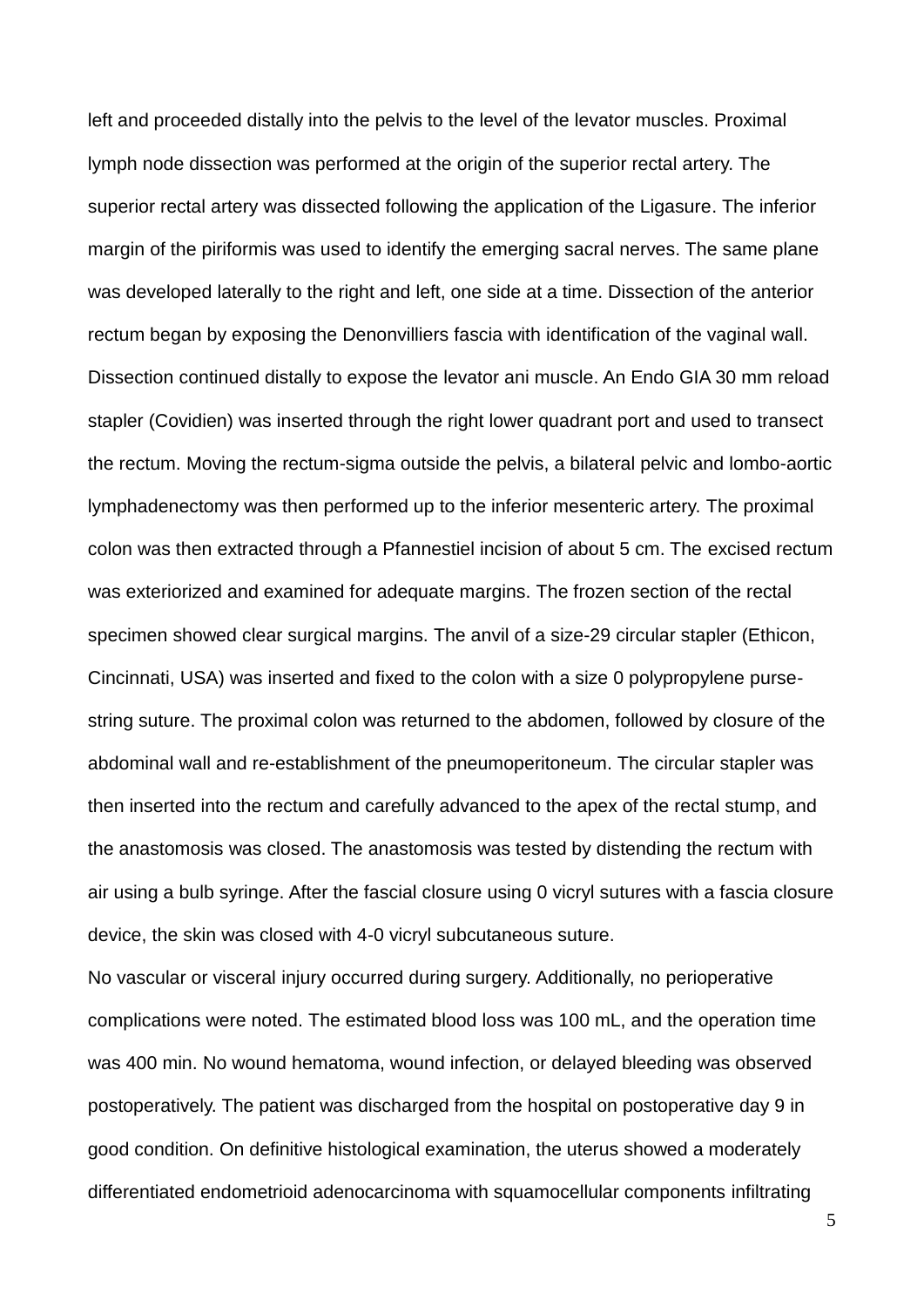more than 50% of the myometrium (T1b), and the rectum showed a well-differentiated adenocarcinoma invading the rectal wall through the muscularis propria into the serosa (T3) (Figures 1 and 2). No metastasis was noted in the lymph nodes.

After obtaining consent from the patient and her family, formalin-fixed paraffin-embedded sections of the surgical specimens were examined immunohistochemically for abnormalities in the expression of MLH1 and MSH2 (DNA mismatch repair proteins). MLH1 and MSH2 expression was normal in both cancers. The patient was then referred to an Oncologist for adjuvant therapy followed by periodic follow-up that has included three PET/CT scan examinations to date. Thus far, at 24 months after initial surgery, the patient remains disease free.

#### **Discussion**

To the best of the authors' knowledge, the present paper is the first to describe a case of an obese woman with synchronous endometrial and rectal adenocarcinoma who underwent same-sitting laparoscopic resection of both cancers. Although the concomitance of these two tumours has been reported, their simultaneous diagnosis is rare. Only two cases of synchronous endometrial and rectal cancers, both occurring in patients with HNPCC, have been published (Sagawa et al., 2000; Komiyama et al., 2012). However, neither was treated laparoscopically. Notably, the choice to remove both tumours simultaneously may provide benefits both for the patient, in terms of improvement in quality of life, and for the surgeon, in terms of increased viability of the surgical plane, feasibility, and safety due to the decreased likelihood of adherences and related complications.

The combined laparoscopic surgery was technically feasible and safe, with no complications. The approach described here had an adequate operative time for endometrial and rectal cancers. Notably, the operating time of over 6 hours in the present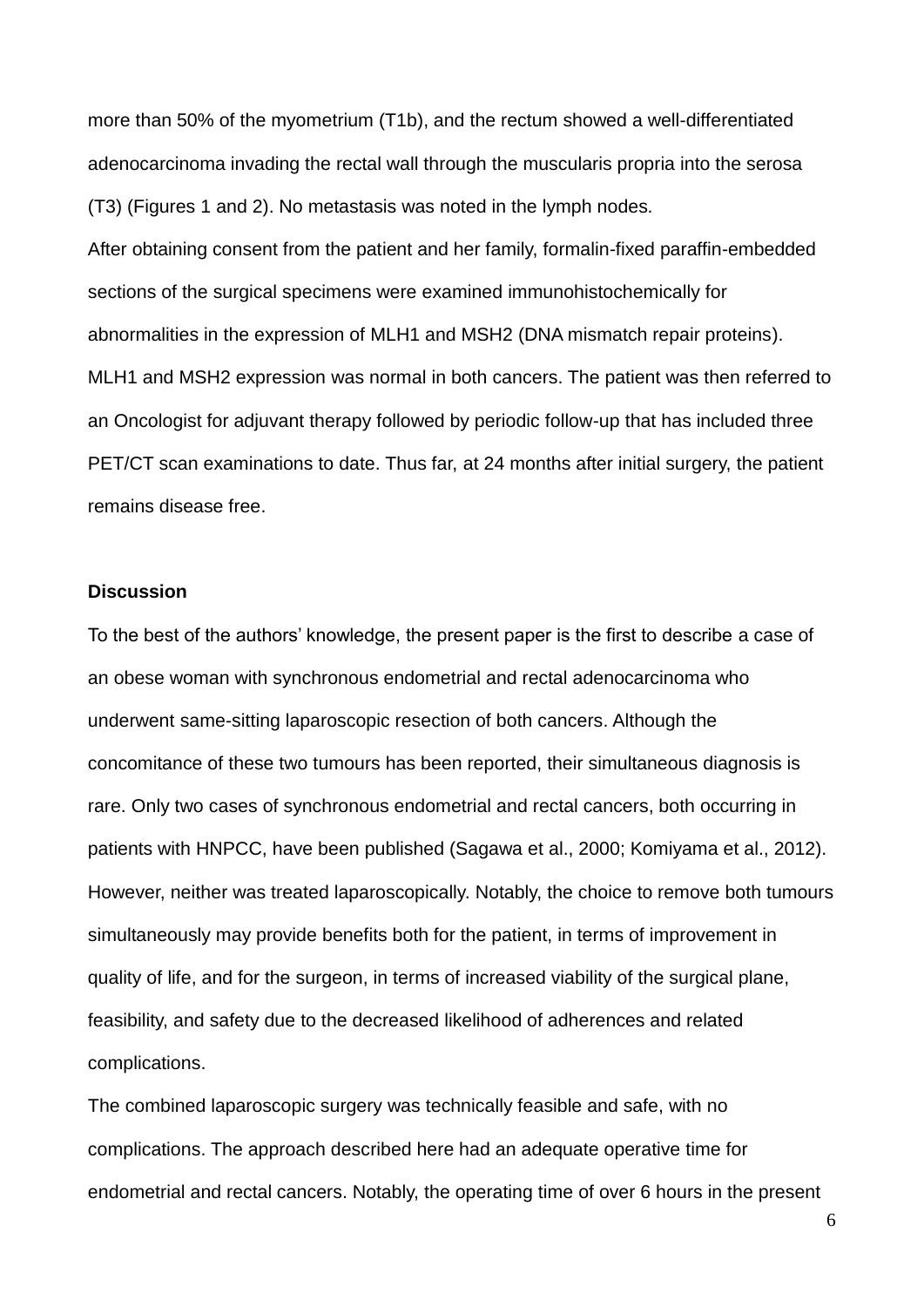case was shown to be safe and feasible. Indeed, a long operative time is not necessarily associated with increased postoperative complications (Harrison et al., 2014). The limited blood loss in the present case is consistent with the median blood loss observed in large cohorts of laparoscopic hysterectomies (Macciò et al., 2016) and laparoscopic surgeries for colorectal cancer (van der Pas et al., 2013). Then, limited bleeding seems to be an achievable outcome.

Furthermore, the present case highlights the advantages of the laparoscopic approach for same-sitting surgery in women with synchronous endometrial and rectal cancers, even in those who are obese. Accordingly, the available data on the use of the laparoscopic approach in obese women with endometrial cancer (Eltabbakh et al., 2000) demonstrate that laparoscopic surgery is effective and safe, with a lower complication rate, shorter hospitalisation time, reduced postoperative pain, and better outcomes in terms of performance status and quality of life compared to laparotomy. Similarly, studies assessing the impact of obesity on laparoscopic surgery for rectal cancer found that BMI did not influence surgical morbidity, quality of surgery, or survival (Bissolati et al., 2016). Therefore, the choice of a combined laparoscopic approach in an obese patient with synchronous endometrial and rectal cancers seems to be safe and feasible. Notably, however, such a complex surgical procedure requires a team with extensive expertise in laparoscopic oncological surgery.

## **Acknowledgements**

This work supported by the "Associazione Sarda per la ricerca in Oncologia Ginecologica-ONLUS" with funding from the "Banco di Sardegna" Foundation (grant no. 5335, 2014). The authors thank Ivan Collu, Concetta di Simone, and Andreea Voicu for their technical assistance.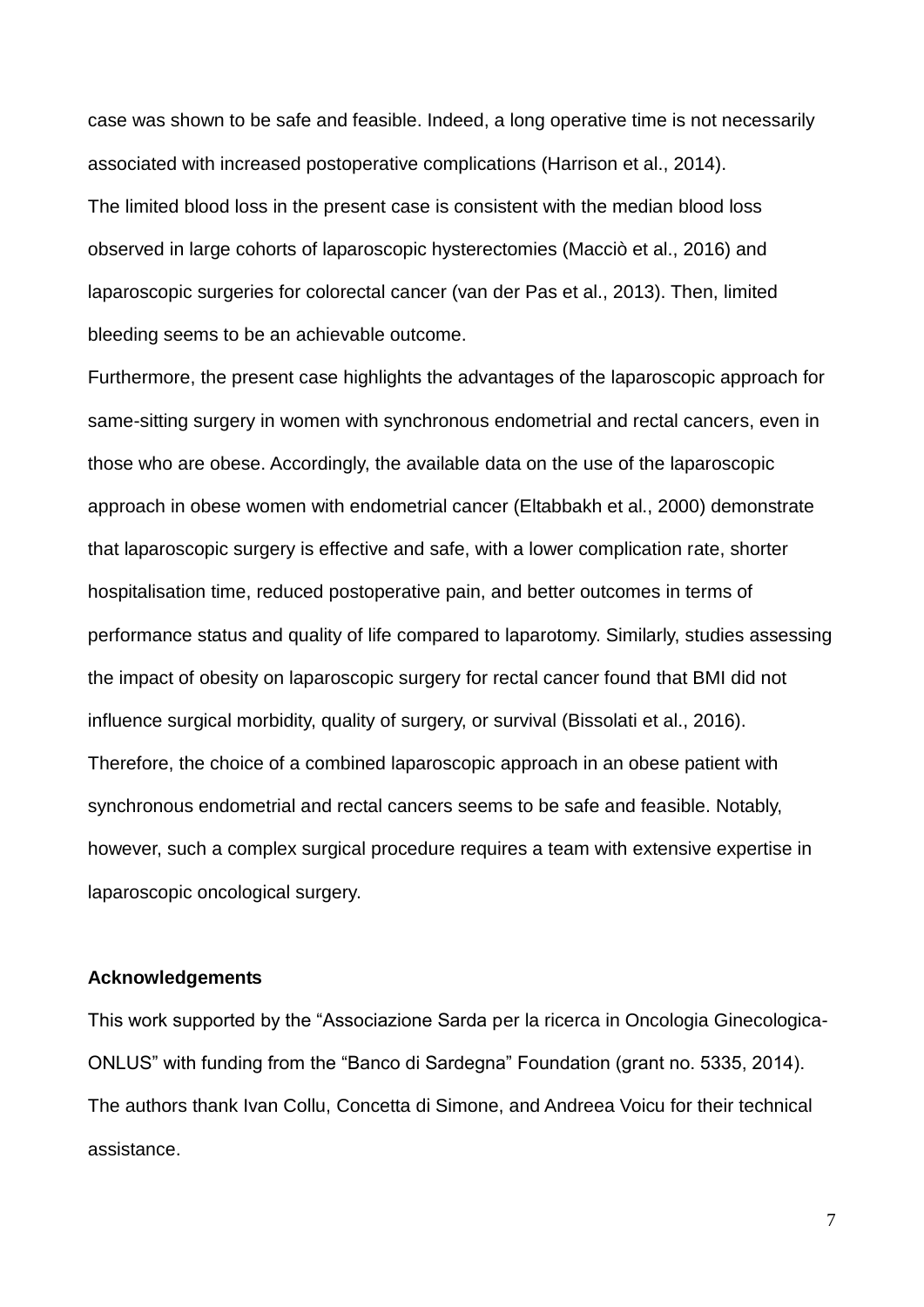# **Declaration of interest statement**

The authors report no declarations of interest.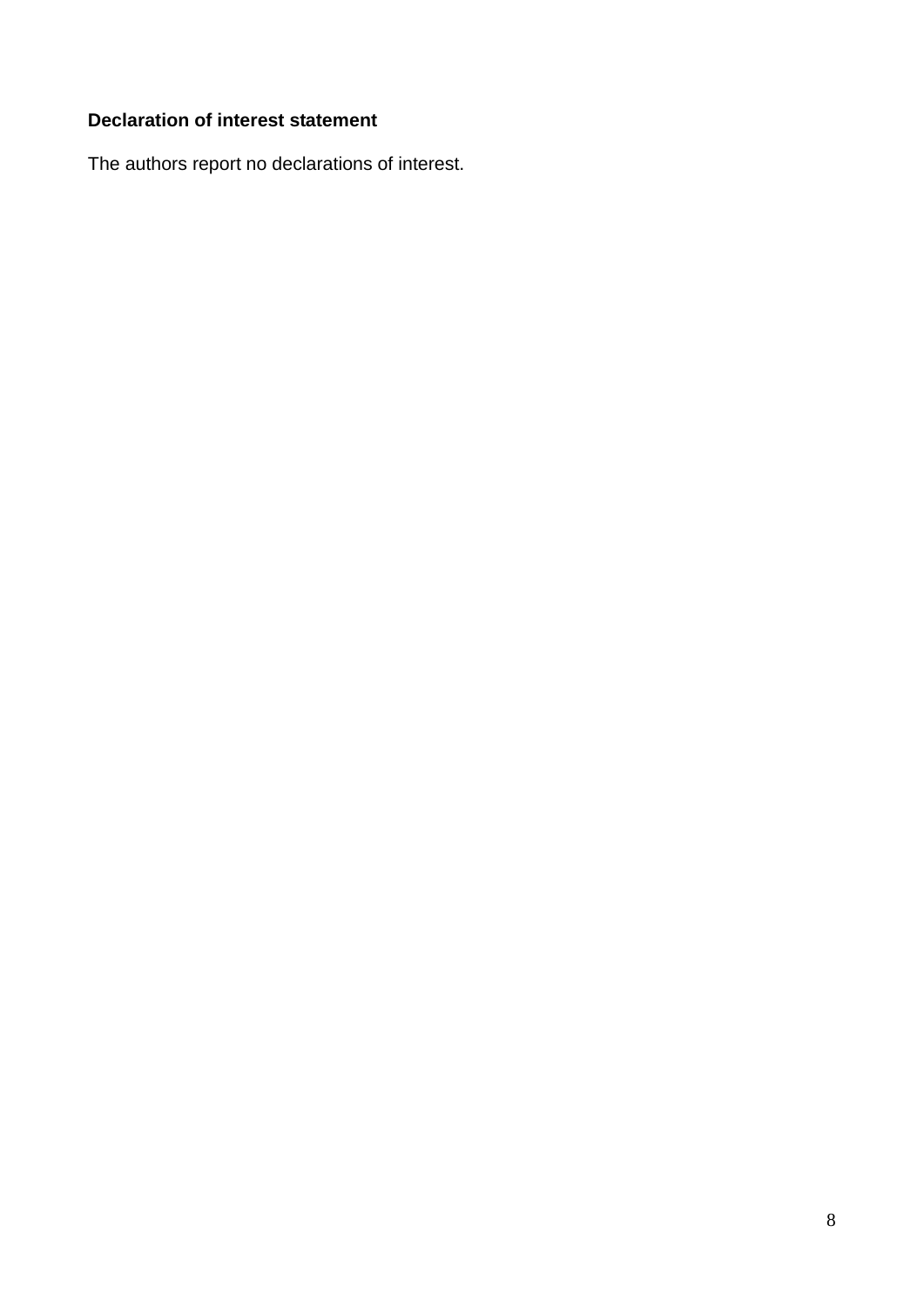#### **References**

Bissolati M, Orsenigo E, Staudacher C. 2016. Minimally invasive approach to colorectal cancer: an evidence-based analysis. Updates in Surgery 68: 37-46. Eltabbakh GH, Shamonki MI, Moody JM, Garafano LL. 2000. Hysterectomy for obese women with endometrial cancer: laparoscopy or laparotomy? Gynecologic Oncology 78: 329-335.

Harrison OJ, Smart NJ, White P, Brigic A, Carlisle ER, Allison AS, Ockrim JB, Francis NK. 2014. Operative time and outcome of enhanced recovery after surgery after laparoscopic colorectal surgery. Journal of the Society of Laparoendoscopic Surgeons 18: 265-272.

Komiyama S, Nishio E, Ichikawa R, Miyamura H, Kawamura K, Komiyama M, Nishio Y, Udagawa Y. 2012. Asymptomatic synchronous quintuple primary cancers. Gynecologic and Obstetric Investigation 74: 324-328.

Macciò A, Chiappe G, Kotsonis P, Nieddu R, Lavra F, Serra M, Onnis P, Sollai G, Zamboni F, Madeddu C. 2016. Surgical outcome and complications of total laparoscopic hysterectomy for very large myomatous uteri in relation to uterine weight: a prospective study in a continuous series of 461 procedures. Archives of Gynecology and Obstetrics [Epub ahead of print]

Rabinovich A. 2015. Minimally invasive surgery for endometrial cancer: a comprehensive review. Archives of Gynecology and Obstetrics 291: 721-727.

Reeves GK, Pirie K, Beral V, Green J, Spencer E, Bull D. 2007. Cancer incidence and mortality in relation to body mass index in the Million Women Study: cohort study. British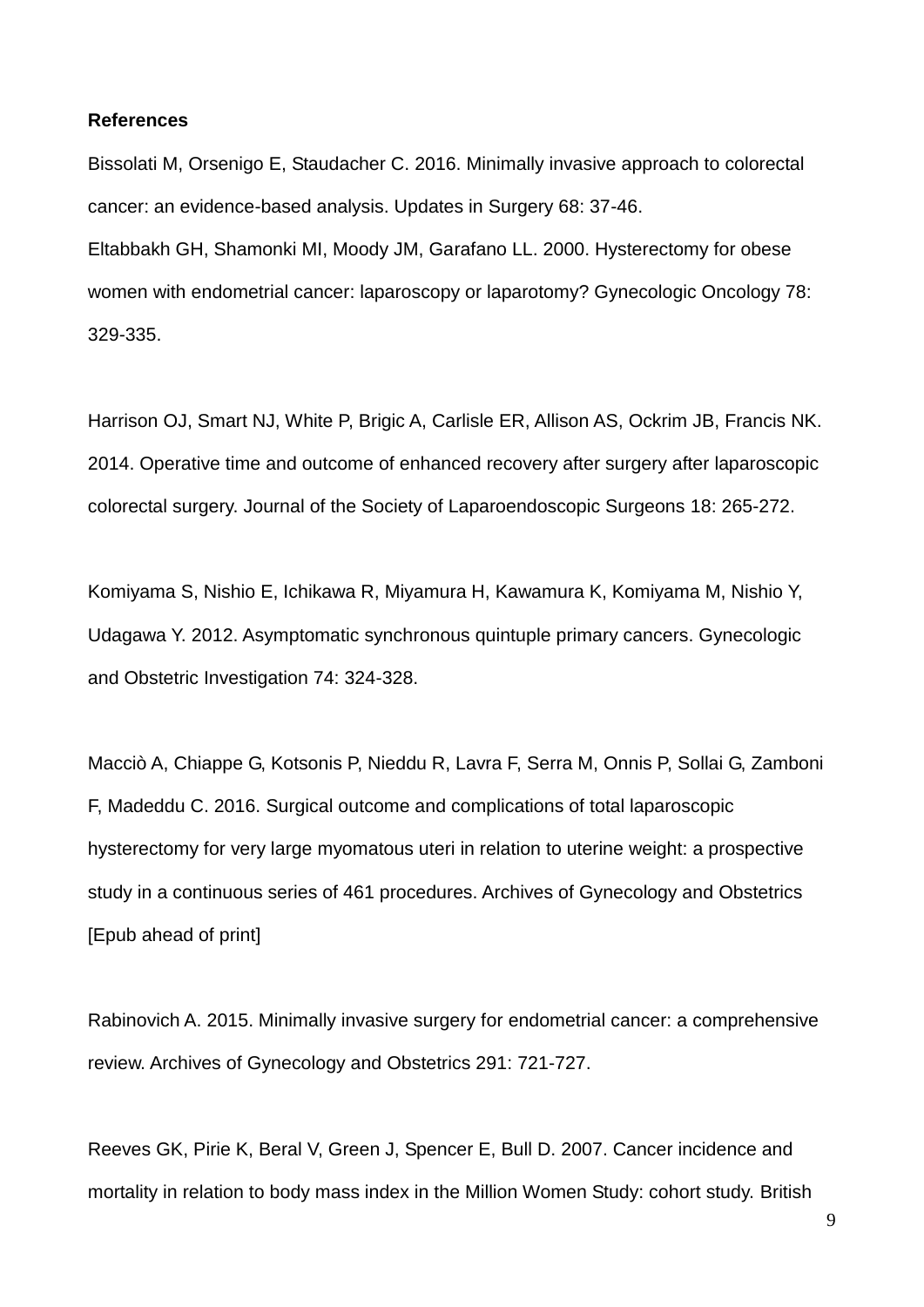Medical Journal 335: 1134.

Renehan AG, Tyson M, Egger M, Heller RF, Zwahlen M. 2008. Body-mass index and incidence of cancer: a systematic review and meta-analysis of prospective observational studies. Lancet 371: 569-578.

Sagawa T, Yamada H, Yamamoto R, Sakuragi N, Fujimoto S. 2000. Two cases of endometrial cancer meeting new clinical criteria for hereditary nonpolyposis colorectal cancer. Gynecologic Oncology 79: 327-331.

van der Pas MH, Haglind E, Cuesta MA, Fürst A, Lacy AM, Hop WC, Bonjer HJ; COlorectal cancer Laparoscopic or Open Resection II (COLOR II) Study Group. 2013. Laparoscopic versus open surgery for rectal cancer (COLOR II): short-term outcomes of a randomised, phase 3 trial. Lancet Oncology 14: 210-218.